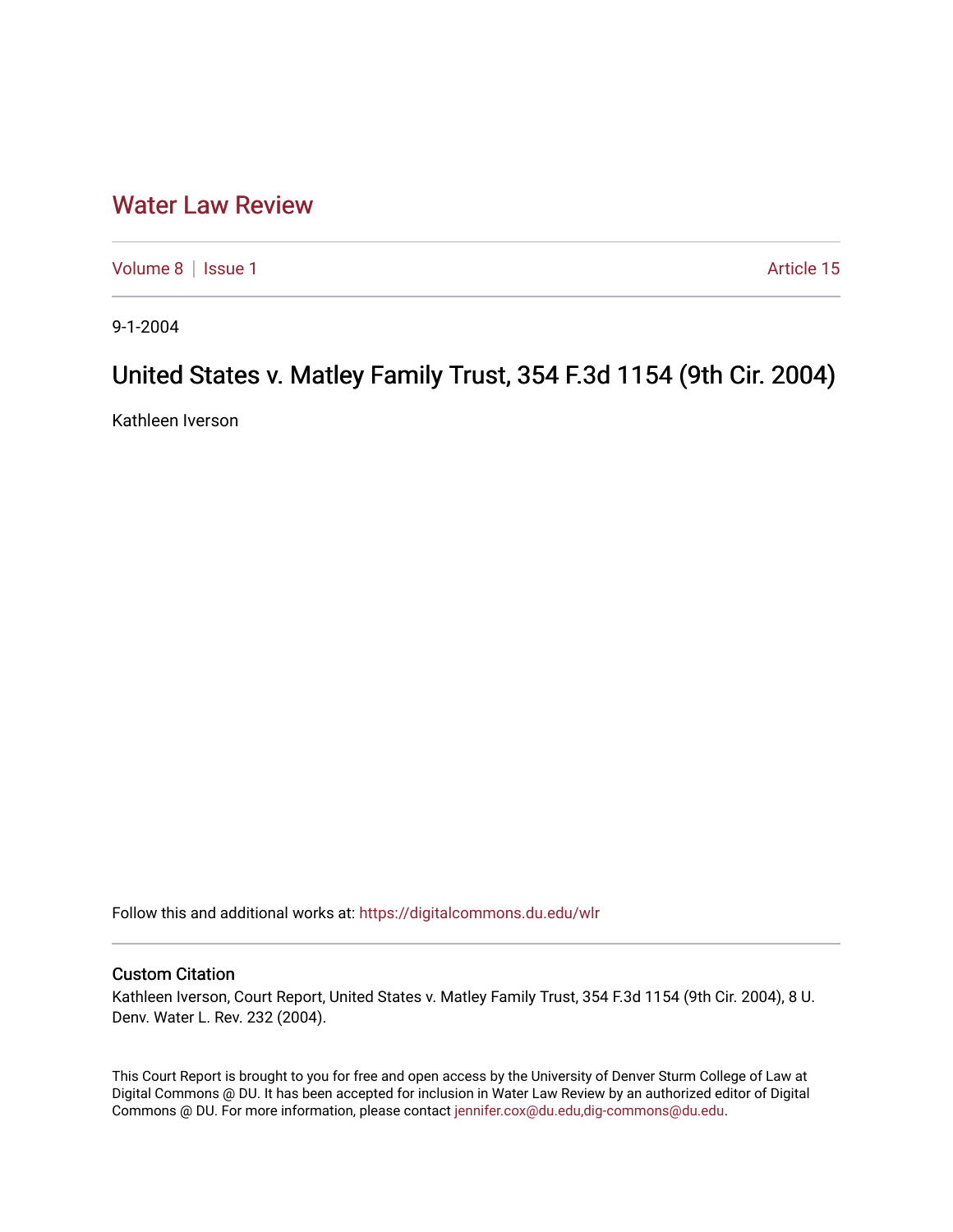Both parties challenged the equity of the \$50,000 bond imposed on SOS. In challenging the amount of the bond as excessive, SOS relied on past precedent where courts had either not required public interest organizations to post a bond at all or required the posting of only a nominal amount. However, SOS presented no evidence of hardship caused by the bond when given the opportunity by the district court. Lone Mountain contended that the bond must be sufficient to compensate the company for any losses incurred as a result of the injunction; therefore, the district court set the bond amount too low. The court affirmed the amount of the bond, because the district court had considerable discretion in setting the amount of the bond to secure the preliminary injunction limited only to the extent that the amount of the bond would prevent the affected party from going forward with the suit.

In conclusion, the court applied a deferential standard of review to the decisions of the district court and affirmed both the grant of the preliminary injunction and the amount of the security bond required of SOS.

#### *Sean R Biddle*

### United States v. **Matley Family Trust, 354 F.3d 1154 (9th Cir. 2004)**

(holding that the Water Master is not required to follow Federal Rules of Evidence or Civil Procedure in water reclassification hearings and before reclassifying land, the Water Master must consider principles of beneficial use in addition to reductions in crop yield).

The land in dispute is part of the Newlands Reclamation Project ("Project"), which relies on two judicial decrees for allocating water rights from the Truckee and Carson Rivers, the Alpine Decree and the Orr Ditch Decree. These decrees classified Project land as either "bottom land" or "bench land" based on the land's soil characteristics. However, the decrees did not specify a method for applying the classifications to Project lands. In 1986, the Department of Interior ("DOI") reviewed soil surveys and adopted a classification scheme for each parcel in the Project. The Truckee Carson Irrigation District, which represented the Matleys and other owners of land within the Project, challenged the DOI scheme, based on the reduction of the Matleys allocation from 4.5 acre feet per year ("af') to 3.5 af. Under that challenge, the United States District Court for the District of Nevada ruled in favor of the Matleys. However, the United States Court of Appeals for the Ninth Circuit reversed, remanded, and limited the district court's review to determining if the **DOI** had acted arbitrarily and capriciously in promulgating the regulations. On remand, the district court upheld the **DOI** criteria and classification maps. The Matleys then appealed the reclassification on the basis that the reallocation caused a decrease in crop yield. The Water Master recommended that the DOI grant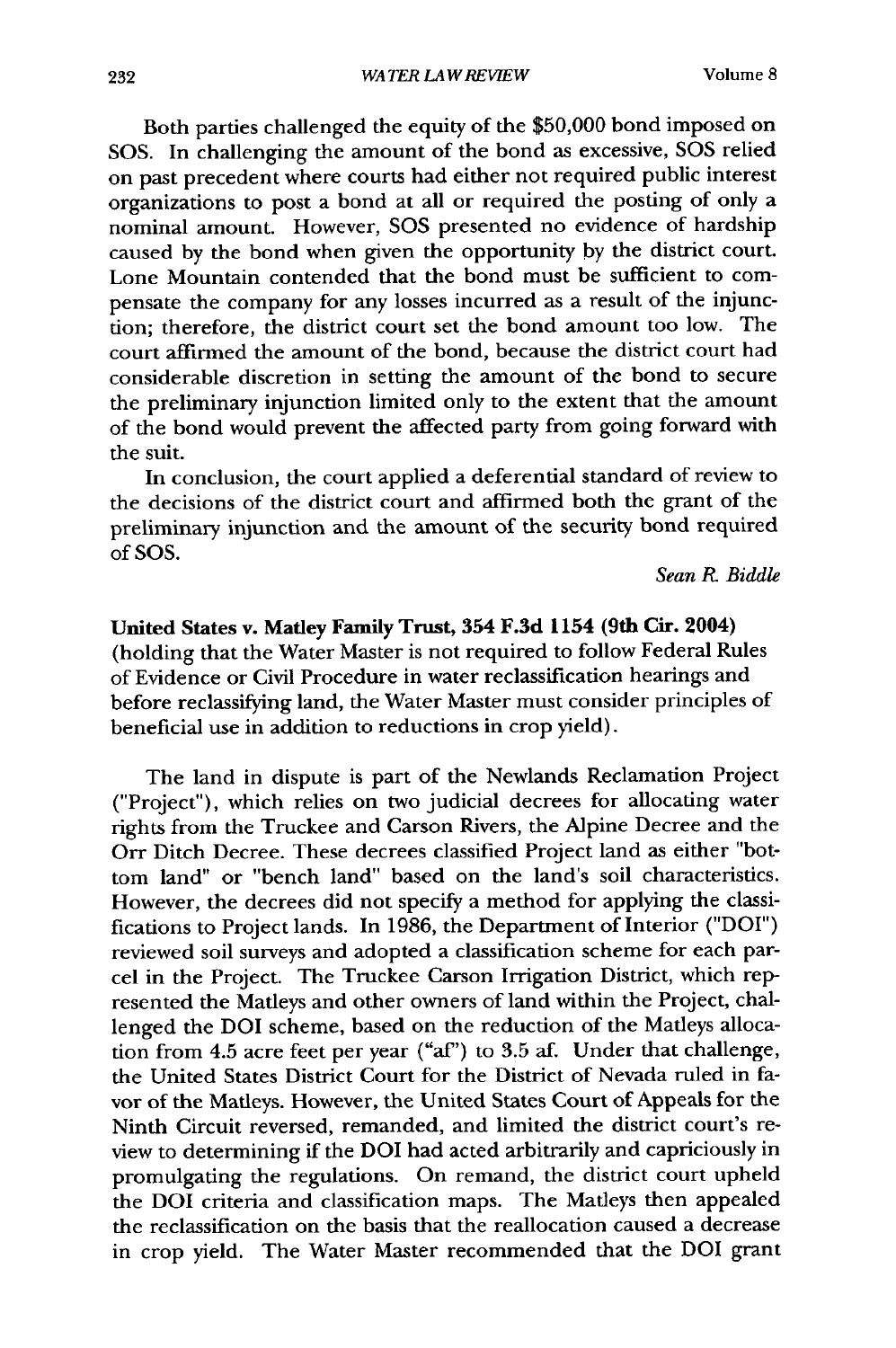their reclassification petition, and the district court adopted the Water Master's recommendation.

When the Water Master received the Matleys' petition, he did not notify the United States or the Pyramid Lake Paiute Tribe that the Matleys appealed the reclassification; he subsequently approved the petition without conducting a hearing. The United States and the Tribe filed a request for an evidentiary hearing in district court. The Water Master received the Tribe's evidence, but did not hold an evidentiary hearing or allow discovery. Instead, the Water Master reissued an amended version of his original report, restating his findings and recommending that the DOI grant reclassification. The Tribe challenged the proceeding on two grounds. First, the Tribe argued that the Water Master must follow the Federal Rules of Evidence or Federal Rules of Civil Procedure and allow the parties to conduct discovery and to hold an evidentiary hearing where they can cross-examine witnesses. The court held that special masters have broad discretion to determine the manner they use to complete their duties and are not required to follow Federal Rules of Evidence or Civil Procedure. Second, the Tribe argued that the Water Master violated its due process rights by failing to give notice of the reclassification petition and failing to hold an evidentiary hearing. The court held that because the Water Master allowed the Tribe to submit evidence and then reviewed that evidence before issuing a final report, the reclassification did not violate the Tribe's due process rights.

Although the court rejected the Tribe's procedural arguments, the court held the Water Master applied the wrong legal standard in evaluating the reclassification petition. The Water Master only considered reduction in crop yield, and did not consider whether the reclassification would comply with the principles of beneficial use. The court qualified the doctrine of beneficial use, holding that the use cannot include any element of waste and that the use cannot be unreasonable. Even if an applicant would benefit from the increased water duty, the court will uphold the original classification where the gain is small and is not economically applied. The court reasoned that a landowner is not guaranteed an appropriation of water that ensures maximum crop yield, but rather must prove a reasonably significant reduction of their yield in light of the applicable beneficial use standard. Therefore, the Ninth Circuit remanded the case to the district court or Water Master and ordered reconsideration of the petition in light of the principles of beneficial use.

The dissent disagreed with the reasons for remand and argued that the district court improperly reviewed the DOI's reclassification scheme. The dissent concluded that the Water Master ordered the reclassification on grounds not contained within the DOI's regulations and argued that the evaluation should give deference to those regula